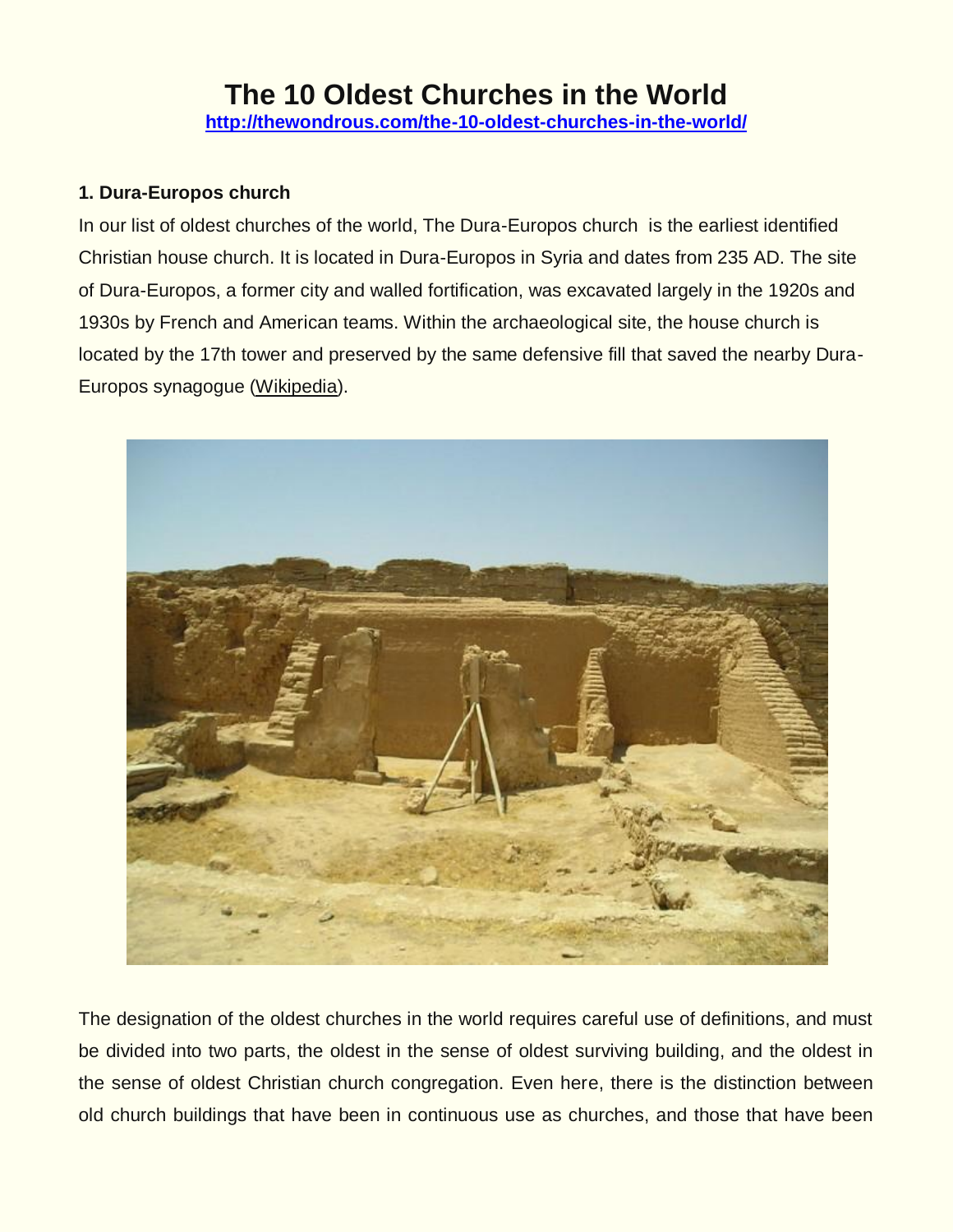converted to other purposes; and between buildings that have been in continuous use as churches and those that were shuttered for many decades. In terms of congregations, they are distinguished between early established congregations that have been in continuous existence, and early congregations that ceased to exist (Wikipedia).

#### **2. Megiddo church**

Megiddo church in Tel Megiddo, Israel is one of the oldest church buildings ever discovered by archaeologists, dating to the 3rd century AD. In 2005, Israeli archaeologist Yotam Tepper of Tel-Aviv University discovered the remains of a church, believed to be from the third century, a time when Christians were still persecuted by the Roman Empire. The remains were found at the Megiddo Prison, which is located a few hundred meters south of the Tel. Among the finds is an approx. 54-square-metre (580 sq ft) large mosaic with a Greek inscription stating that the church is consecrated to "the God Jesus Christ." The mosaic is very well preserved and features geometrical figures and images of fish, an early Christian symbol [\(Wikipedia\)](http://en.wikipedia.org/wiki/Megiddo_church).

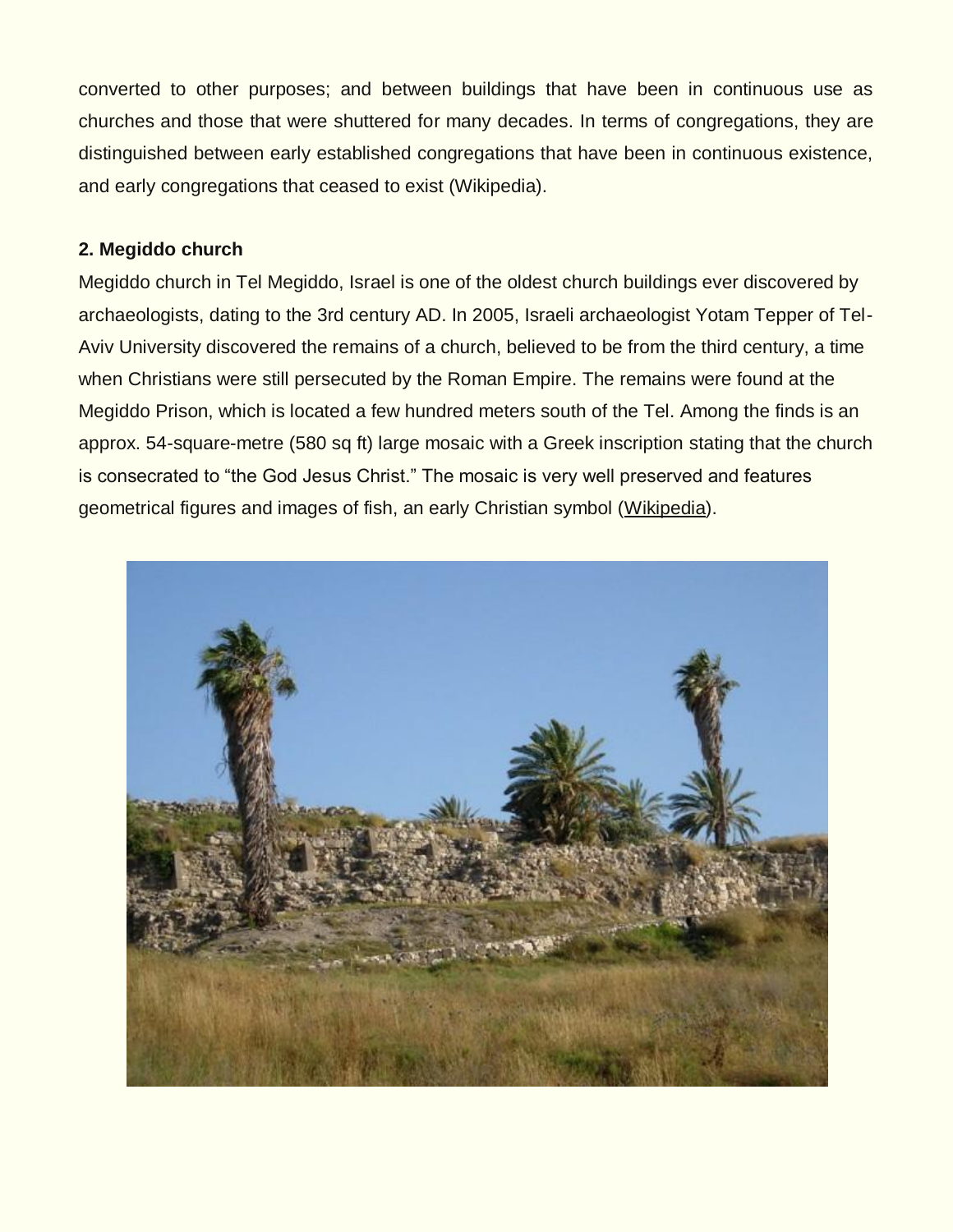#### **3. Monastery of Saint Anthony**

The Monastery of Saint Anthony is a Coptic Orthodox monastery standing in an oasis in the Eastern Desert of Egypt. Hidden deep in the Red Sea mountains, it is located 334 km (207 miles) southeast of Cairo. It is one of the oldest monasteries in the world, and was established by the followers of Saint Anthony, who is considered to be the first ascetic monk. The Monastery of St. Anthony is one of the most prominent monasteries in Egypt and has strongly influenced the formation of several Coptic institutions, and has promoted monasticism in general. Several patriarchs have been pulled from the monastery, and several hundred pilgrims visit it each day [\(Wikipedia\)](http://en.wikipedia.org/wiki/Monastery_of_Saint_Anthony).

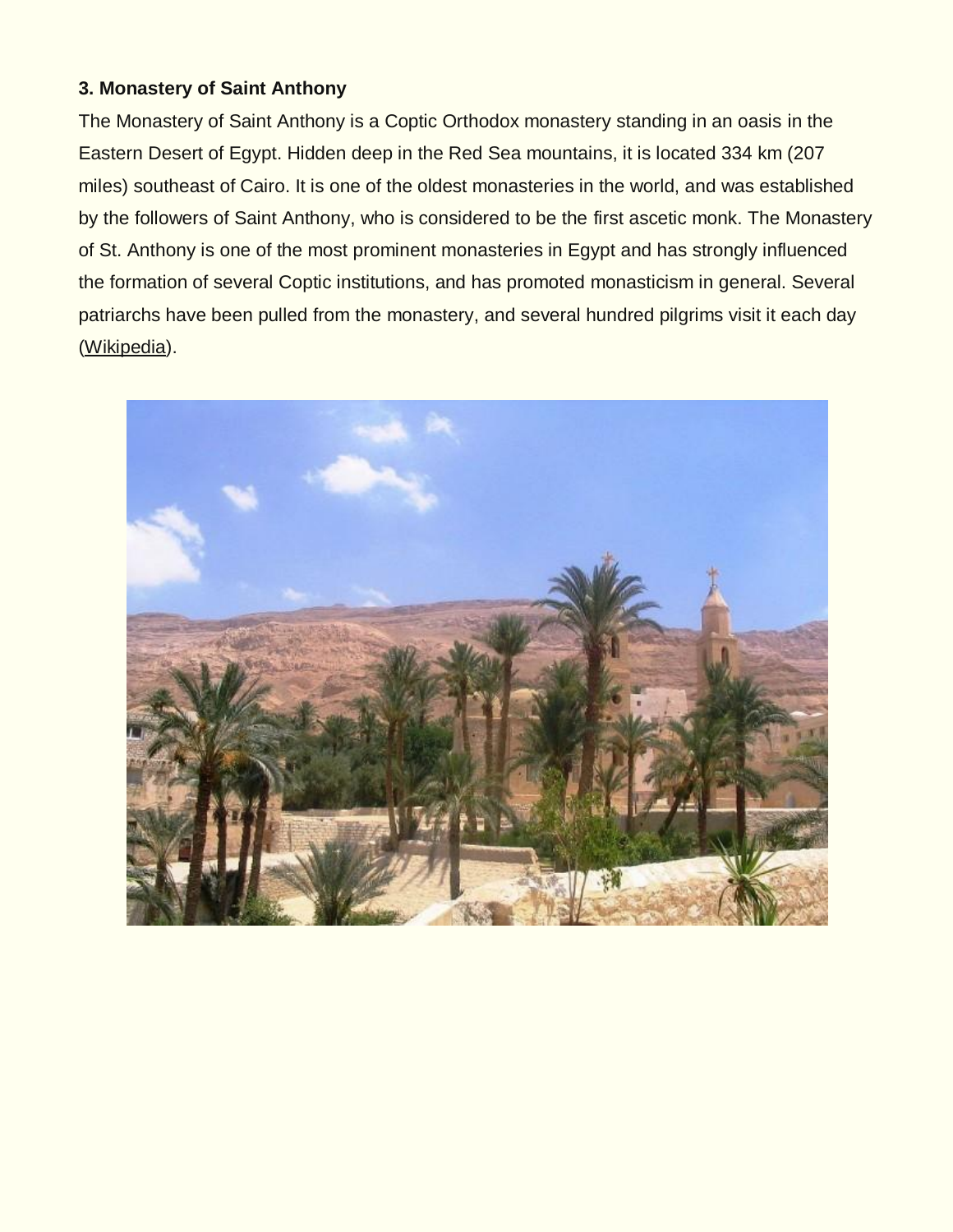#### **4. Saint-Pierre-aux-Nonnains basilica**

Saint-Pierre-aux-Nonnains basilica is a historic church building in Metz, France that was built in 380 AD and is one of the oldest churches in Europe. The building was originally built to be part of a Roman spa complex, but the structure was converted into use as a church in the 7th century becoming the chapel of Benedictine monastery. A new nave was constructed in the 1000s with further interior renovations. In the 16th century the building became a warehouse and remained so until the 1970s when it was restored and opened for concerts and exhibitions [\(Wikipedia\)](http://en.wikipedia.org/wiki/Saint-Pierre-aux-Nonnains_basilica).

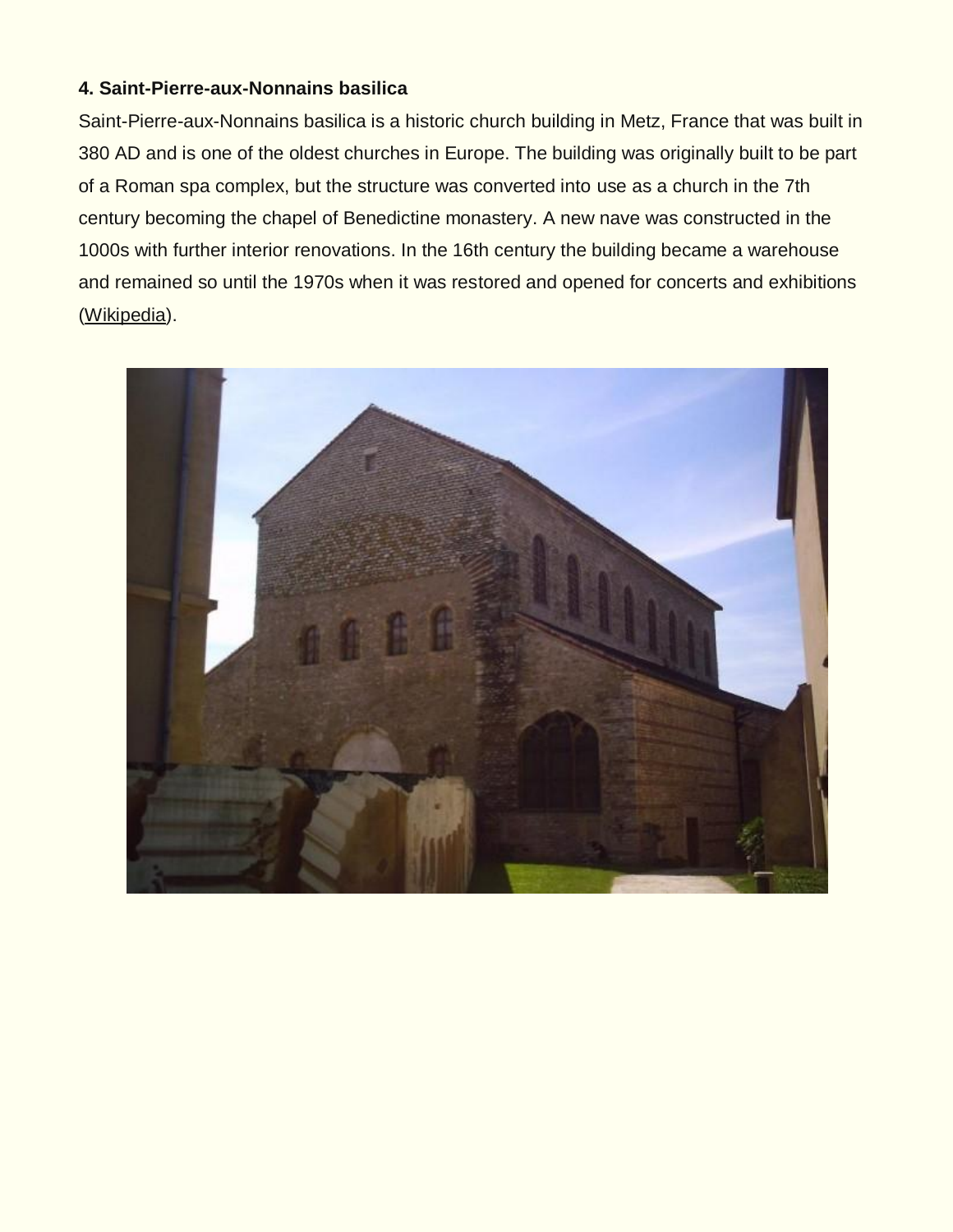### **5. Church of Our Lady Mary of Zion**

Church of Our Lady Mary of Zion of the Ethiopian Orthodox Church is the most important church in Ethiopia. The original church is believed to have been built during the reign of Ezana, the first Christian emperor of Ethiopia, during the 4th century AD, and has been rebuilt several times since then. The church is in the town of Axum in the Tigray Province. Its first putative destruction occurred at the hands of Queen Gudit during the 10th century. Its second, confirmed, destruction occurred in the 16th century at the hands of Ahmad ibn Ibrihim al-Ghazi, after which it was rebuilt by the Emperor Gelawdewos, then further rebuilt and enlarged by Fasilides during the 17th century [\(Wikipedia\)](http://en.wikipedia.org/wiki/Church_of_Our_Lady_Mary_of_Zion).

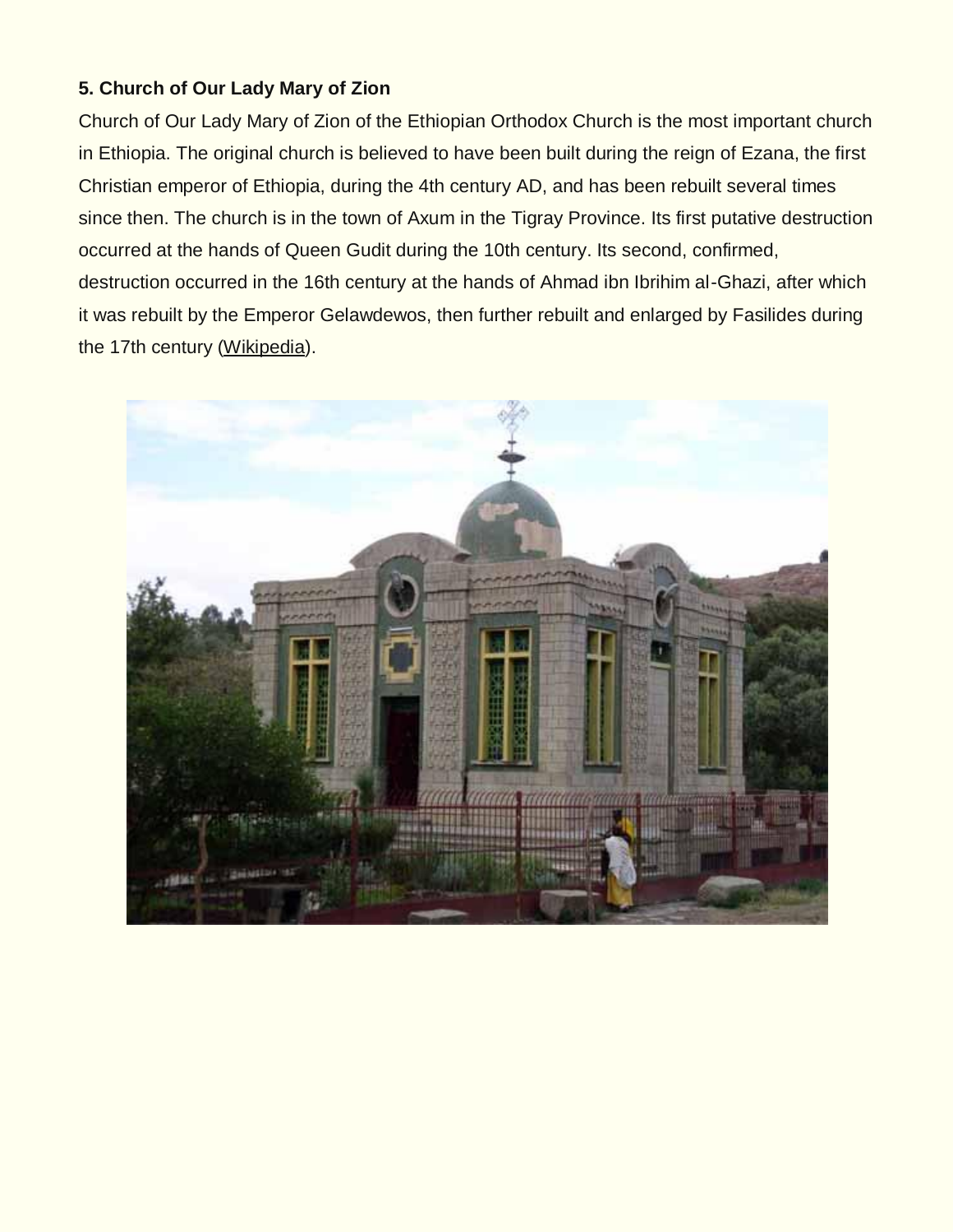#### **6. Cathedral of Trier**

Cathedral of Trier is a church in Trier, Rhineland-Palatinate, Germany. It is the oldest cathedral in the country. The edifice is notable for its extremely long life span under multiple different eras each contributing some elements to its design, including the center of the main chapel being made of Roman brick laid under the direction of Saint Helen, resulting in a cathedral added on to gradually rather than rebuilt in different eras. Its dimensions, 112.5 by 41 m, make it the largest church structure in Trier. Since 1986 it has been on the UNESCO list of World Heritage Sites [\(Wikipedia\)](http://en.wikipedia.org/wiki/Cathedral_of_Trier).

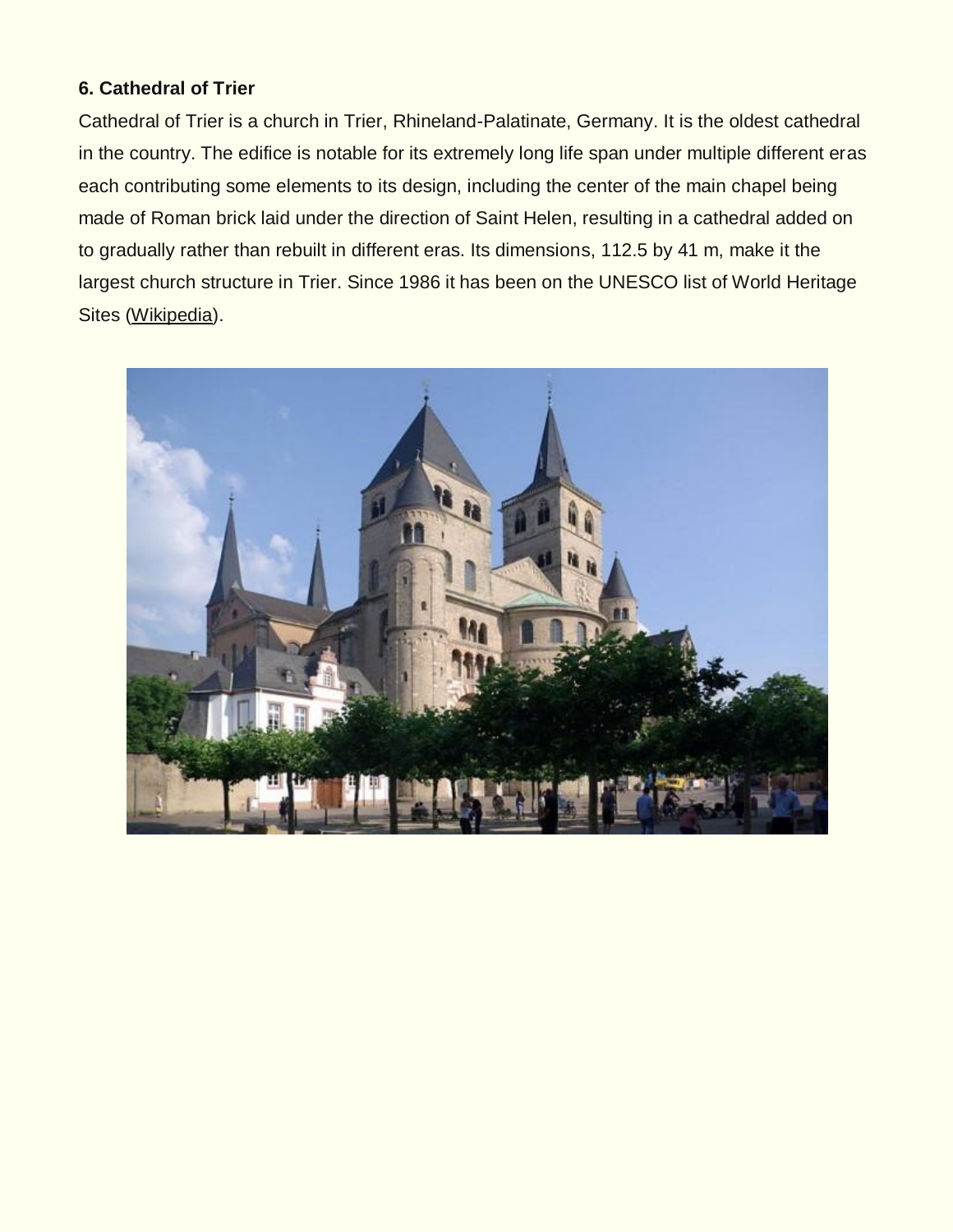## **7. Church of Saint Simeon Stylites**

The Church of Saint Simeon Stylites is a well preserved church that dates back to the 5th century, located about 30 km northwest of Aleppo, Syria. It is built on the site of the pillar of St. Simeon Stylites, a famed hermit monk. It is popularly known as Qalat Seman the 'Fortress of Simeon' [\(Wikipedia\)](http://en.wikipedia.org/wiki/Church_of_Saint_Simeon_Stylites).

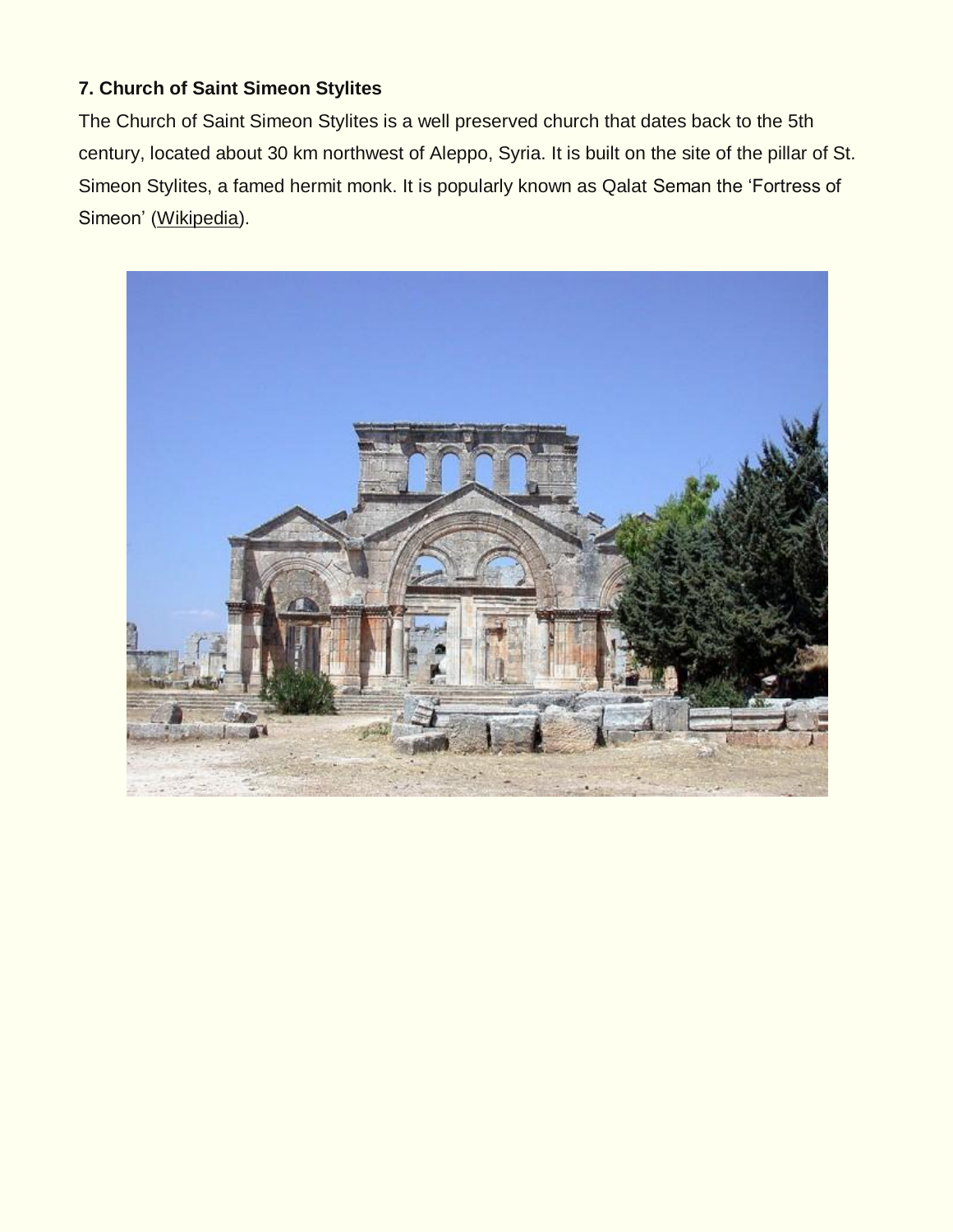#### **8. Hagia Sophia**

Hagia Sophia is a former Orthodox patriarchal basilica, later a mosque, and now a museum in Istanbul, Turkey. From the date of its dedication in 360 until 1453, it served as the cathedral of Constantinople, except between 1204 and 1261, when it was converted to a Roman Catholic cathedral under the Latin Patriarch of Constantinople of the Western Crusader established Latin Empire. The building was a mosque from 29 May 1453 until 1934, when it was secularized. It was opened as a museum on 1 February 1935 [\(Wikipedia\)](http://en.wikipedia.org/wiki/Hagia_Sophia).

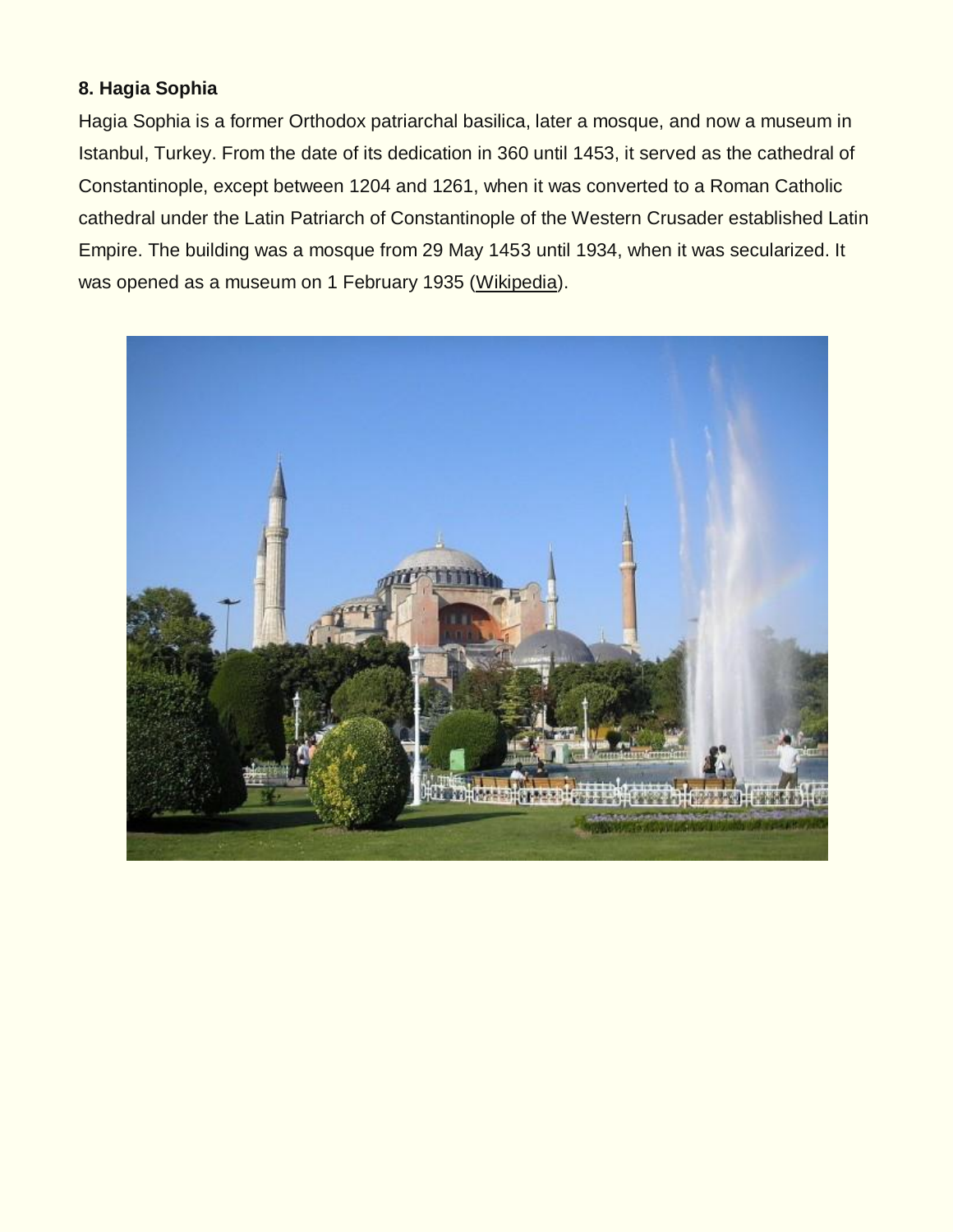### **9. Saint Catherine's Monastery, Mount Sinai**

Saint Catherine's Monastery, Mount Sinaiies on the Sinai Peninsula, at the mouth of a gorge at the foot of Mount Sinai in Saint Katherine city in Egypt. The monastery is Orthodox and is a UNESCO World Heritage Site. According to the UNESCO report (60100 ha / Ref: 954), this monastery is one of the oldest working Christian monasteries in the world together with the Monastery of Saint Anthony, situated across the Red Sea in the desert south of Cairo, also lays claim to that title [\(Wikipedia\)](http://en.wikipedia.org/wiki/Saint_Catherine%27s_Monastery,_Mount_Sinai).